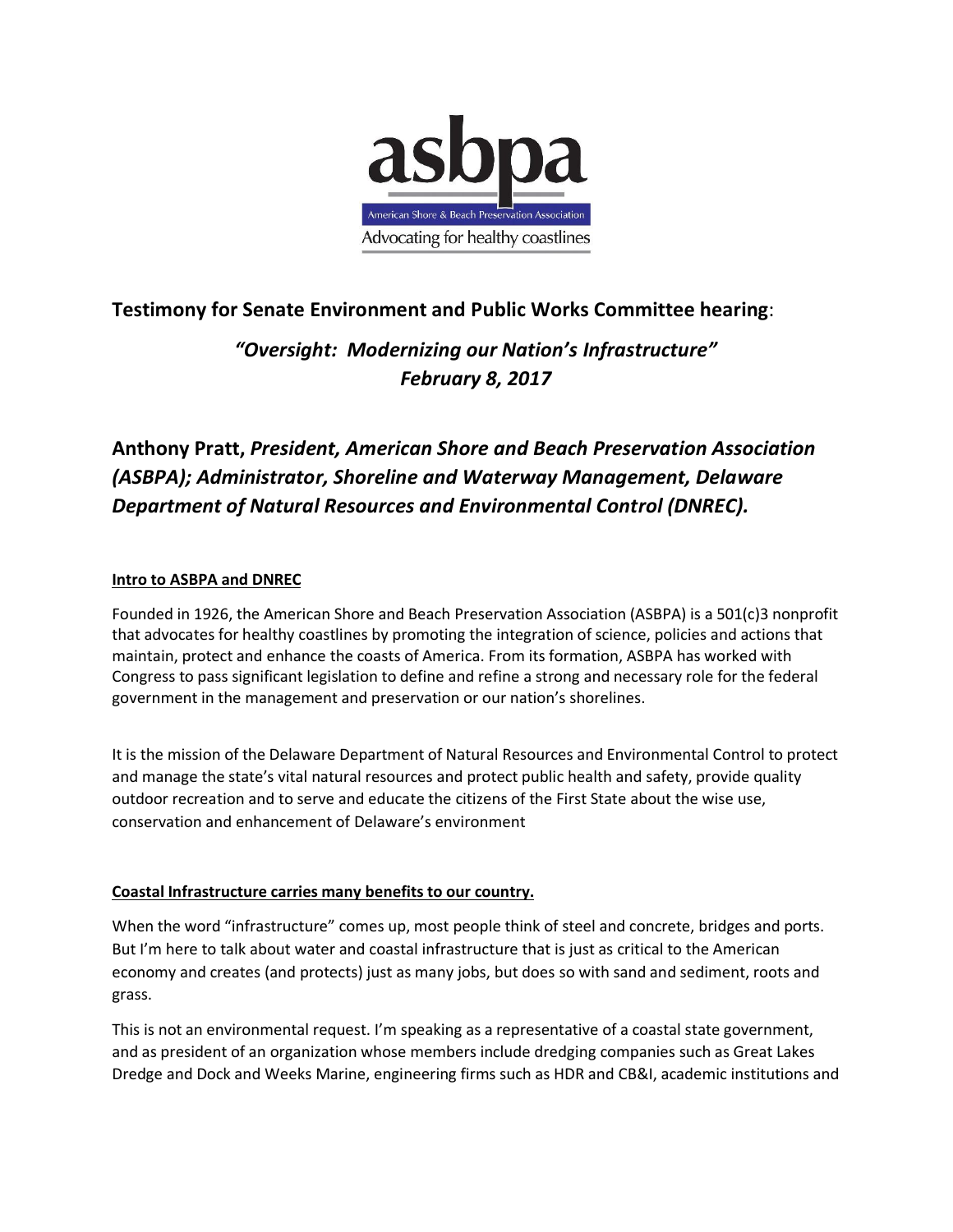researchers from California to Texas to New Jersey, and tourism boards in Florida and around the country.

Infrastructure refers to the structures, systems, and facilities serving the economy of an industry, country, or area, including the services and facilities necessary for its economy to function. Water and coastal infrastructure, just like man-made infrastructure, is about assets that society depends on – and, most particularly, it is about U.S. jobs. Creating jobs and protecting jobs, blue collar jobs and white collar jobs, American jobs that cannot be outsourced.

Just as importantly, this coastal infrastructure is used by visitors from every state in the USA as well as countless foreign countries. If we don't maintain our shorelines, many of those visitors will travel elsewhere for their coastal experience, taking with them their money and our coastal jobs.

Let's look at a shore protection project. Typically these projects include a federal investment and a state/local cost share. Such projects are authorized by Congress because a wide beach and high vegetated dunes protect inland property and infrastructure. In fact, flood and storm damage risk reduction is the only benefit the U.S. Army Corps of Engineers (USACE) is allowed to calculate when determining the benefit-cost ratio of a beach project. Delaware, like many other coastal states, has very good examples of how the investment in coastal infrastructure results in dividends that are not well known and are certainly not accounted for. Two examples illustrate this point.

Prime Hook National Wildlife Refuge, owned and managed by the U.S. Department of the Interior, is not only important for its environmental value, but it is critical for maintaining America's hunting and fishing industries and all the jobs associated with it. The refuge was damaged badly when the beach and dunes that separated fresh water wetlands from the tidal salt water of Delaware Bay were destroyed by Superstorm Sandy. These wetlands are very valuable for migratory waterfowl, which is the key management goal of the refuge

The Dept. of the Interior received Sandy recovery funding of \$38 million to restore the beach and dune system through a beach nourishment project, and also to create a network of channels for a new tidal wetland that would replace the old impounded area. Based on our knowledge of Delaware Bay beach nourishment contract prices, had DOI addressed the breaches as the erosion problem first presented itself an investment in the range of \$2-3 million would have avoided the wholesale wetland damage and the subsequent need for \$38 million to repair it. A preventive investment would have saved 90% of the final cost, because it's always cheaper to prevent and preserve than to repair and restore.

The other example is Rehoboth Beach. The Corps of Engineers determined a favorable cost/benefit analysis during the feasibility study for that project. The benefits analysis, as is the case for all Corps shore protection projects, determined the amount of storm damages avoided if a wider beach and design dune was constructed between the open-ocean and upland buildings, utility infrastructure, and roads. The resulting project constructed in 2005 has, indeed, provided the expected storm damage protection --but it has also protected the economic engine that is a coastal community beach and strengthened its ability to recover quickly after numerous storms.

With the rise in importance of the service industry to our national economy we must pay attention on how to bolster that sector via government investment. According to The Business Insider website, "In 1939 the services to manufacturing employment ratio was 2.1:1. Today it is 9.9-to-1." This is from a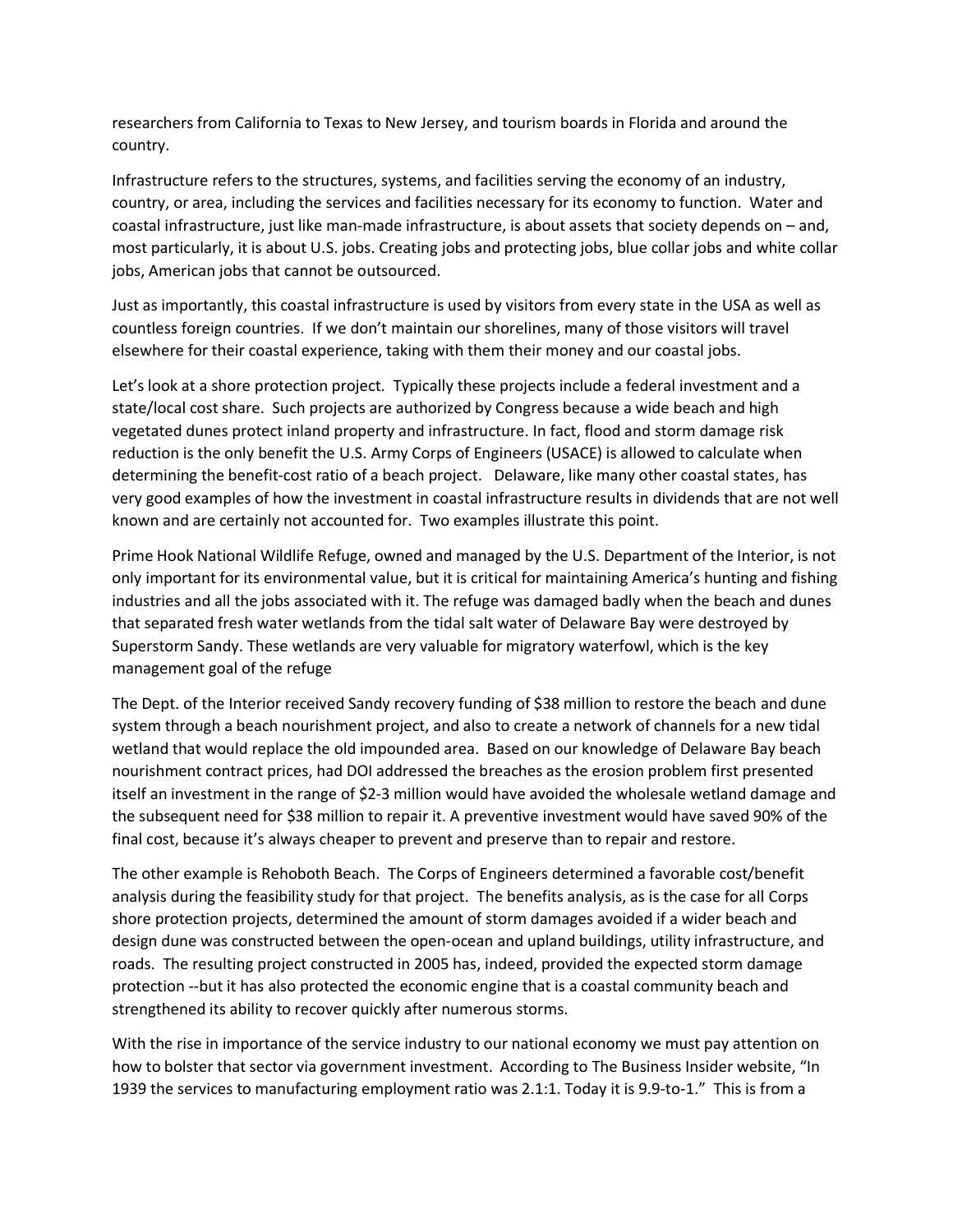2014 report and that rise is continuing. The importance of the service industry as a national employer cannot and should not be ignored. Nor should the fact that service jobs such as these are local jobs; they cannot be outsourced and the money mostly stays in the local economy.

The beach in Rehoboth (as in most communities nationwide) supports obvious jobs like restaurant wait staff, life guards, retail sales people and real estate sales and rental personnel. What is not often counted is how many carpenters, plumbers, roofers, doctors, lawyers, teachers, electricians, inland retail mangers and clerks, and travel corridor jobs (to name but a few) are directly linked to healthy, thriving coastal communities. Many of these jobs exist because so many coastal resort properties are second homes or rental properties, which serve Americans from every state and visitors from every land. People directly employed at the beach community often live in adjacent communities, which then benefit from their local shopping and need for schools and professional services.

These two shore infrastructure projects are examples of the economic benefits as well as the ecosystem protection that directly flow from federal investment in beach protection. The benefits are clear, but they are not always valued or monetized. When we as a nation are making our investment choices for the public's money, we must know the full suite of values that stem from that investment and those costs incurred due to a lack of investment.

## **Coastal infrastructure investment creates jobs**

Beach project construction is a job bonanza in itself. Restoring a beach starts with engineers, geologists, and biologists working in tandem to design a project by taking into account shore geomorphology, local coastal dynamics and site-specific ecology. The project is carried out with dredges or trucks, heavy equipment, bulldozers, and, when a vegetated dune is included, planters. This means construction crews, foremen and support staff, like cooks and administrators.

That is just the start. The beach, as mentioned in the Delaware examples above, is job magnet itself– according to economist James R. Houston, Ph.D., beaches get more recreational use in the U.S. than all our national parks combined<sup>1</sup>. Therefore beaches support tourism jobs throughout coastal communities. This adds up to a major economic impact – beaches help generate \$225 billion annually to the national economy<sup>2</sup>. Dr. Houston goes on to state that "for every \$1 the federal government spent on beach nourishment in 2012 (\$44 million), it collected about \$570 (\$25 billion) annually in tax revenues from beach tourism."

Furthermore, beaches protect communities from coastal flooding, reducing the likelihood that hurricanes and coastal storms will significantly disrupt the local economy and result in job losses. These wide beaches and high dunes also protect upland property and infrastructure from waves and flooding, which can speed a community's recovery and reduce insurance and repair costs. Strong coastal infrastructure means local businesses are still in business after a storm, and coastal residents will be able to get back into their homes quickly and with fewer repairs.

 $1$  (Houston, J. 2013. "The economic value of beaches – a 2013 update" Shore & Beach 81(1), 3-11)

<sup>&</sup>lt;sup>2</sup> (Houston, J. 2013. "The economic value of beaches – a 2013 update" Shore & Beach 81(1), 3-11)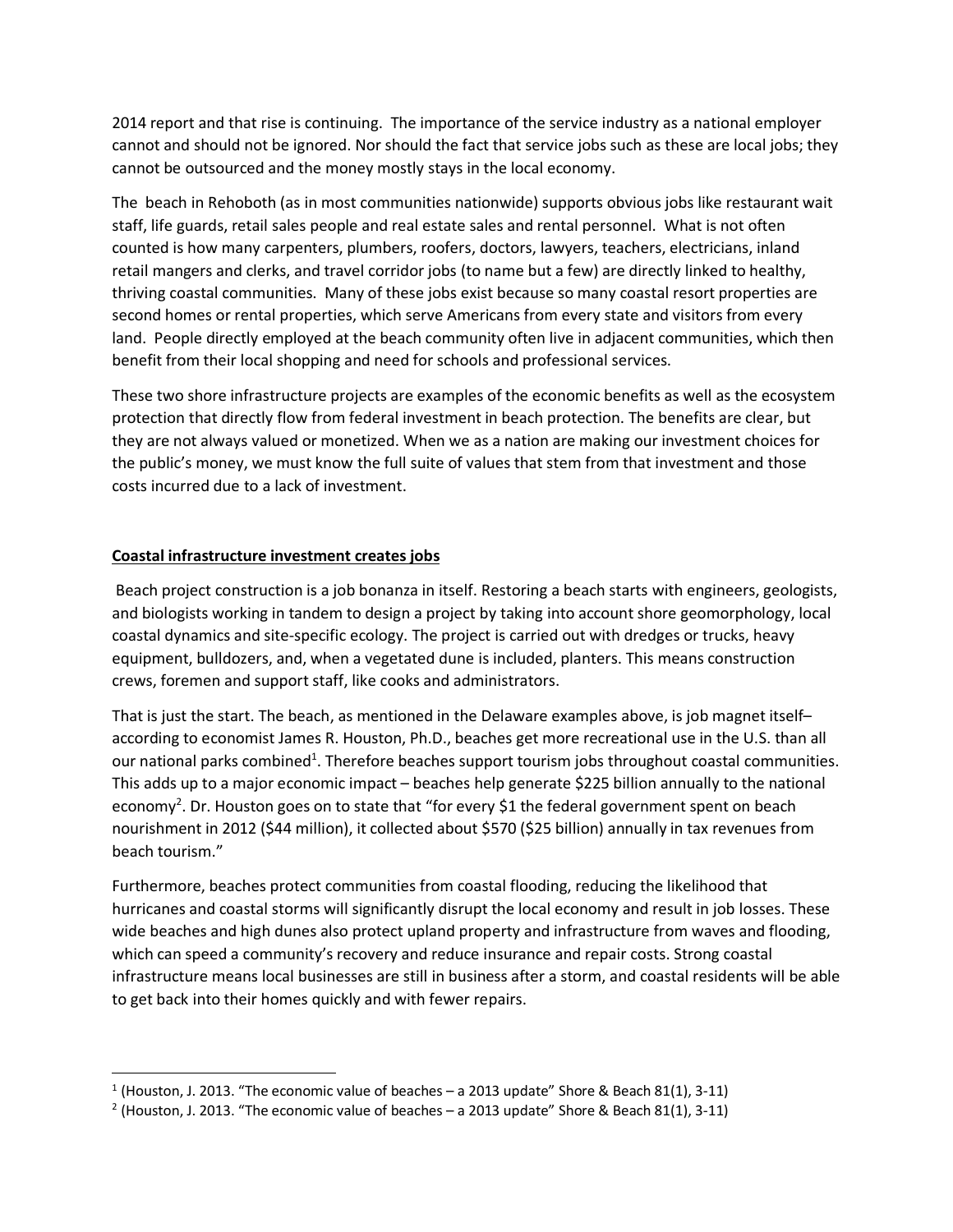This job and property protection is true with coastal wetlands, which also reduce storm and flood risk for property and infrastructure, and provide recreation benefit. Wetlands also support fisheries and, in areas like the Gulf Coast and Chesapeake, a major fishing industry. A detailed study of Gulf Coast restoration, which is primarily wetland restoration with some beach and mangrove restoration, determined that 88,000 new jobs would be created in the Gulf Coast with an investment of \$25 billion in coastal infrastructure over 50 years<sup>3</sup>. Studies of estuarine restoration – from the Gulf of Maine to the Chesapeake to North Carolina – consistently show that for every \$1 million invested, approximately 30 jobs are created or protected<sup>4</sup>.

## **Investment in coastal flood risk management saves money**

Of course coastal infrastructure such as beaches, dunes and wetlands, as well as inland water infrastructure like stream- and riverbank restoration, are essential to the U.S. economy for more than just their job creation potential. They are, simply put, wise fiscal investments.

Investing in coastal infrastructure will save the federal government money by reducing post-disaster recovery payments. Federal investment in shore protection was estimated to have saved \$1.9 billion in damages during Hurricane Sandy<sup>5</sup>. With a \$65 billion recovery price tag, imagine how much we could have saved if we'd invested a fraction of that money to update our coastal infrastructure before the storm rather than after.

To illustrate this point, assume that a third of the \$65 billion in losses from Sandy were from direct wave and tidal forces. This roughly \$20 billion in losses were primarily from Massachusetts to Maryland, maybe a quarter of the lower 48 states' ocean and Gulf coasts. Now, if that same amount of postdisaster response and recovery funding had been invested over the entire nation's coastline over the past 20 years, the pre-disaster mitigation investment would have been \$1 billion per year. Arguably this is a far better investment on its face, without factoring in the human suffering and loss of life from Sandy. The current coastal storm damage reduction for the entire nation by the federal government is the neighborhood of \$100 million -- a far cry from the justifiable investment needed.

More recently we've seen areas of Florida that had maintained their beaches and dunes suffer far less damage from Hurricane Matthew last year than those areas without a good coastal infrastructure program.

Portions of Florida State Road A1A, a critical evacuation route in Flagler County, Florida, were completely destroyed by waves and flooding during Hurricane Matthew. Fixing, maintaining, and protecting the road could cost hundreds of millions of dollars<sup>6</sup>, which will be borne by the federal government. Had the Flagler County Beach project – authorized in the WIIN Act in 2016 -- been

 <sup>3</sup> https://www.mathereconomics.com/wp-

content/uploads/2015/07/Knowledge\_Center\_Walton\_Foundation\_White\_Paper.pdf

<sup>4</sup> http://www.habitat.noaa.gov/pdf/RAE\_Restoration\_Jobs.pdf

<sup>5</sup> http://www.nad.usace.army.mil/Portals/40/docs/ComprehensiveStudy/Estimate%20of%20Sandy%20damages%2 0avoided.pdf

<sup>6</sup> https://flaglerlive.com/102824/a1a-options/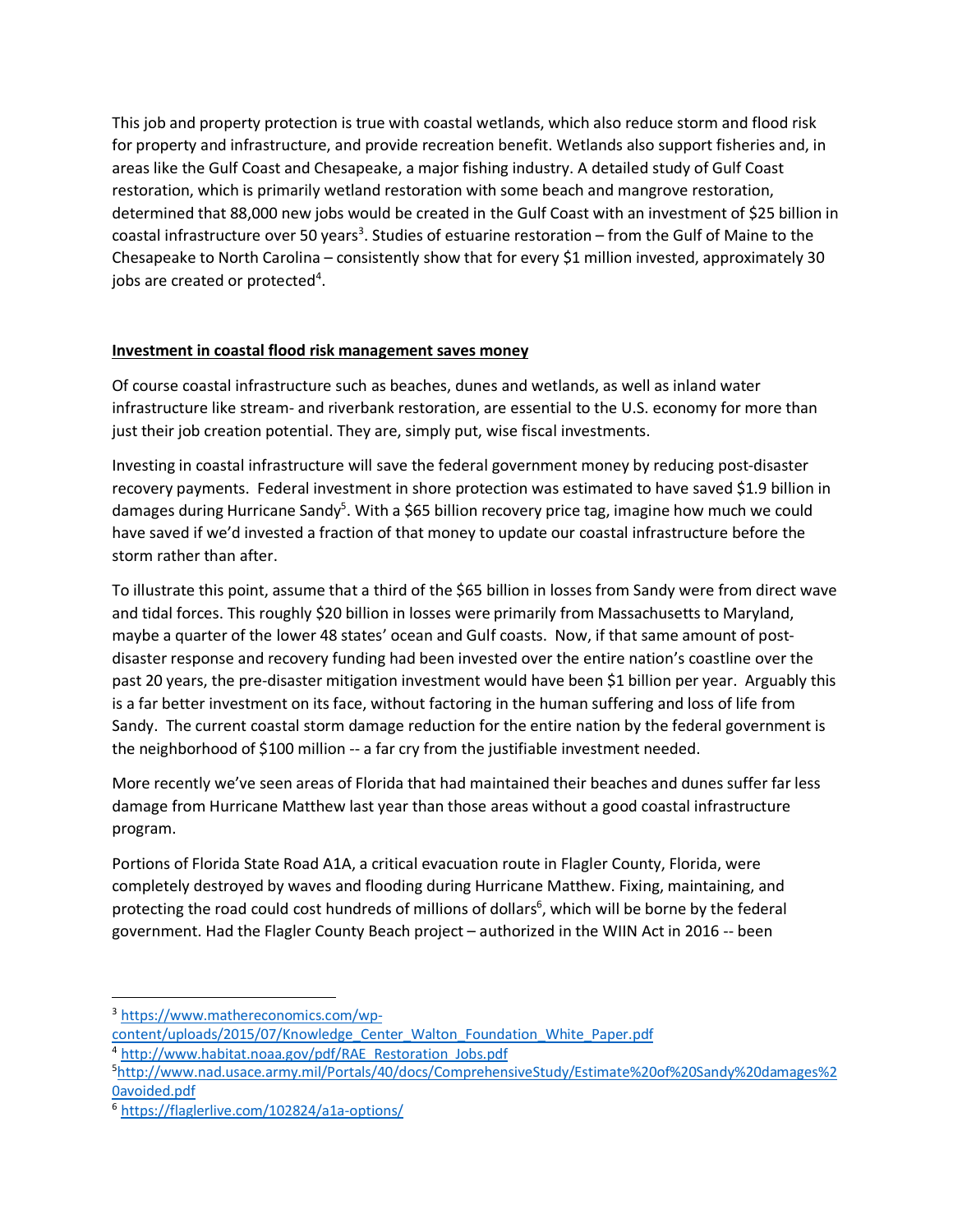authorized, funded and implemented earlier, this damage may have been avoided. These scenarios play out time and again: Wide beaches and high dunes protect other infrastructure and jobs.

With water and coastal infrastructure, we will either pay now to build and maintain it, or pay a lot more later in repair and recovery.

#### **Additional benefits and needs**

Another advantage of beaches, dunes and wetland is their environmental value. From sea turtles to shorebirds to commercial and non-commercial fisheries, wildlife of all sorts live, breed and feed on what we consider our coastal and water infrastructure.

Barrier beach systems are shock absorbers for the high energy waves and tides generated by coastal storms. The nation's most biologically beneficial wetlands and estuaries are often protected from open Pacific, Atlantic, Gulf of Mexico and Great Lakes waves by a barrier beach. Erosion over time, stabilization of inlets for ships and boats and high waves and tides during a storm can change the placid and protected waters of a back bay into a very energized water body, resulting in a greatly diminished fishery.

This directly impacts those who work our coastal fisheries as their sole profession, and who feed America and the world. Practically all of our commercial fish stock depend on these quiet coastal areas; back bays, wetlands and estuaries for their very existence. Investment in maintaining the sandy shores and wetlands is a clear and undeniable investment in the valuable fishing industry of this nation.

The Environment and Public Works Committee is in a unique position to see the full picture of the nation's infrastructure needs, and to act in a very effective fashion. For example, the interstate highway system has become the most heavily relied upon transportation mode for the movement of goods and services around the nation. The heavy truck traffic on a road system that was originally designed for private automobile use creates higher danger to those cars and congestion that is reaching a tipping point in many regions of our country.

This is an issue that EPW is tasked with considering as part of the infrastructure needs analysis. We believe that renewed use and dependency on both rail and waterway transportation systems is inevitable. Restoring and maintaining shipping channels and ports will require removal of sediment, sediment that can and should be utilized to rebuild the vital green infrastructure of beaches, dunes, wetlands and islands that are ideal for wildlife habitat.

# **Financing and public-private-partnerships are important, but federal funding is critical to ensure projects are actually done.**

So what can Congress do to protect our country's invaluable coastal resources? First and foremost, fund coastal infrastructure.

ASBPA is recommending at least \$5 billion over ten years to rebuild and restore our nation's beach, dunes, wetlands and other coastal flood risk reduction infrastructure. This should include building already authorized, but unfunded, coastal projects around the country. These projects all have a positive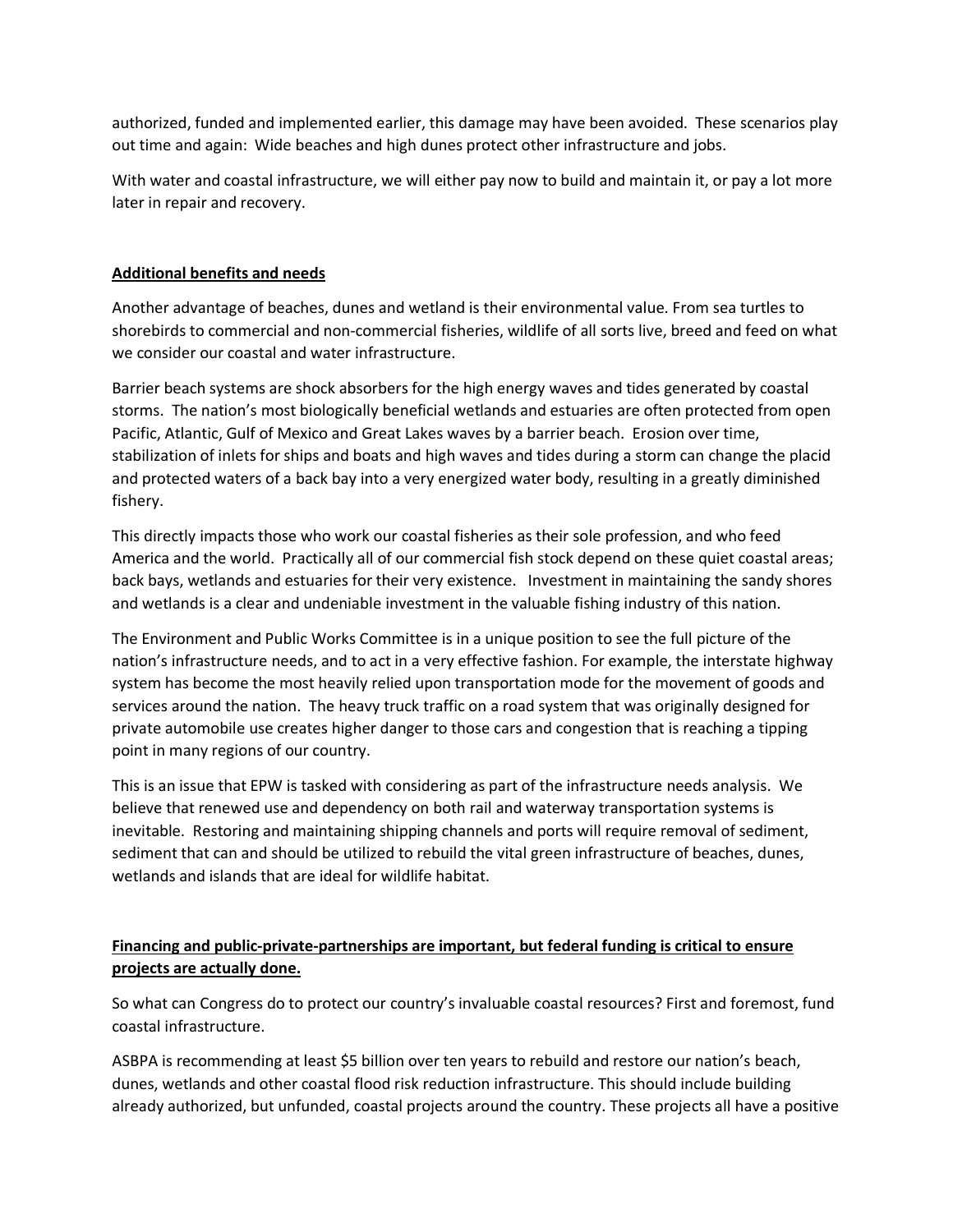benefit cost ratio (meaning they have been determined to have a positive return on investment), but unlike those in the Northeast that were funded by the Hurricane Sandy Supplemental, they have to compete for annual appropriations and new start limitations.

This \$5 billion investment should also include funding directly to states that have coastal projects they would like to see implemented but don't have the funding to start. While federal involvement from the Corps of Engineers is critical to every water project, allowing states the opportunity to lead on some projects has shown in some places to be more cost effective and to get projects built quicker. We're seeing this in Louisiana on a number of their coastal restoration projects where they are using money from the RESTORE Act, Natural Resources Damage Assessment (NRDA) and National Fish and Wildlife Foundation (NFWF) funding following the BP Deepwater Horizon Oil Spill.

Innovative financing that allows for public-private partnerships may prove helpful on some smaller scale projects. For example, we have begun to see environmental mitigation banking generate funds for important coastal projects. Finance schemes that allow companies or communities to reduce their flood insurance by building dunes have created helpful incentives for coastal infrastructure.

However large scale projects that will drive job creation and protect communities need federal investment. Industry will not build a beach simply for tax credits, they need to be paid. And since the public and our national economy benefit from sound and substantial coastal infrastructure, it must be the federal government that provides the funding. This federal funding is most effectively harnessed when working in cooperation with the state that manages its coast, and other necessary partners.

Furthermore, federal investment in water and coastal infrastructure will ensure projects are coordinated regionally and provide benefits across coastal communities. We don't want to see "random acts of restoration" which often prove ineffective and economically inefficient. We also don't want so see only the wealthiest communities receiving coastal protection.

Robust involvement by federal agencies, particularly funding projects, will ensure projects are effective and the benefits are distributed evenly around the coast. The Coastal States Organization which represents the 35 coastal states encourages Congress to take a close look at the Coastal Zone Management Act as one way to deliver more of the needed science, technical knowledge and funding to states and localities on many infrastructure projects - The CZMA creates a federal – state partnership that acknowledges that states and localities manage their own coastlines – and provides a mechanism to provide help without usurping state authorities and control.

Finally, Congress has an important role to play in oversight of our federal agencies with water and coastal infrastructure in their jurisdictions. One of the most important things ASBPA advocates for is Regional Sediment Management (RSM) and Beneficial Use of Dredged Material (BUDM). The placement of dredged sand and other sediment on beaches, dunes, and coastal wetlands can serve multiple benefits, including flood and storm risk reduction, ecological restoration, and adaptation to sea level rise. As sediment sources become increasingly scarce, the USACE and other agencies must manage sediment as the valuable and limited resource it is.

I'm not telling you anything you don't already know. In the past two Water Resources Development Acts, Congress has continued to push the USACE to proactively do RSM. Thank you.